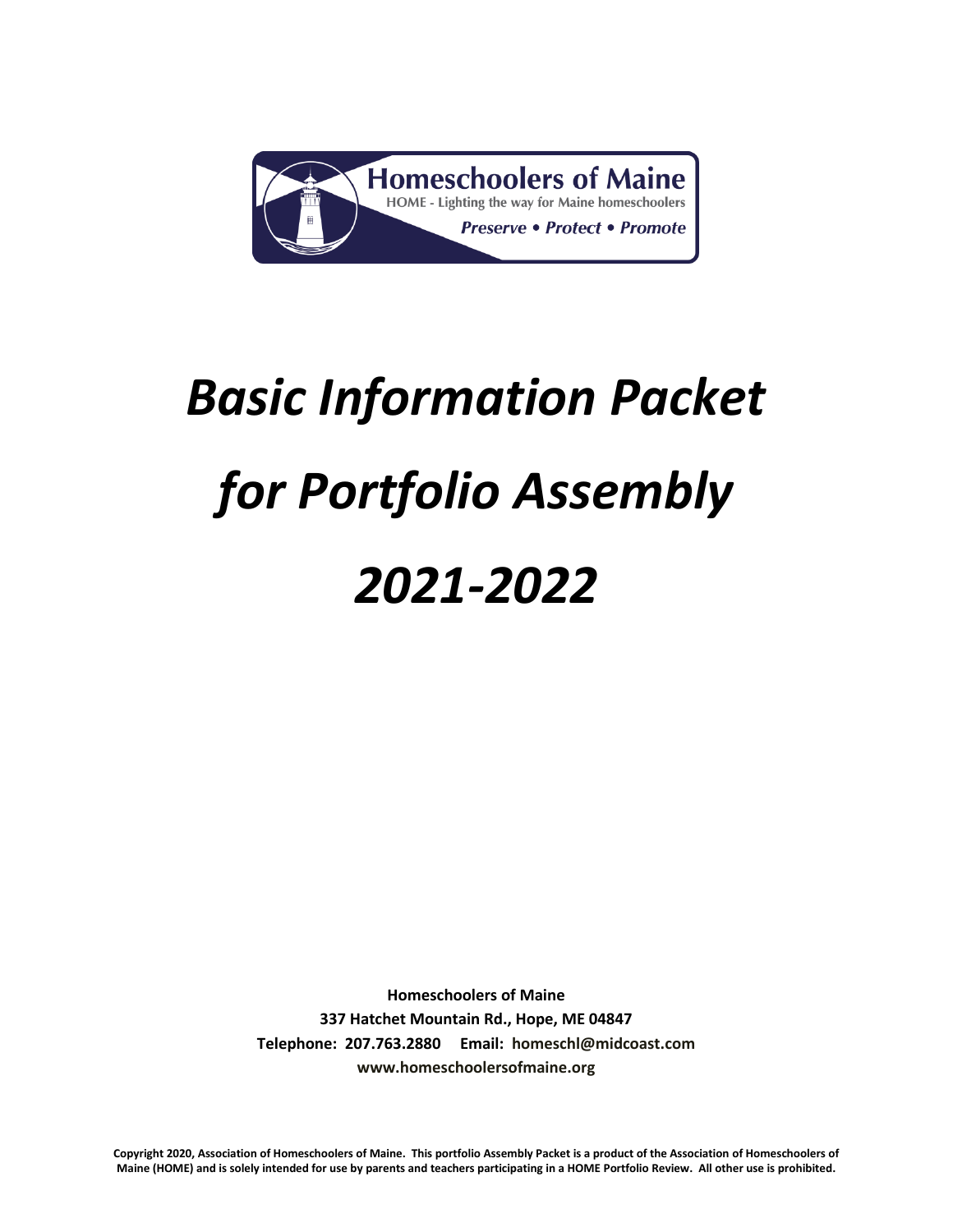# **Table of Contents**

| <b>Description</b>                    | Page |
|---------------------------------------|------|
| Introduction                          | 3    |
| <b>Annual Assessment Requirements</b> | 5    |
| Your Portfolio in a Nutshell          | 7    |
| Portfolio Pre-Registration Form       | 8    |
| <b>Assembly Instructions</b>          | 9    |
| Before You Begin                      | 11   |
| Creating a Meaningful Portfolio       | 14   |

**No part of this publication may be reproduced, stored in a retrieval system, or transmitted, in any form and by any means, electronic, mechanical, photocopying, recording, or otherwise, without the prior permission of Associated Homeschoolers of Maine.**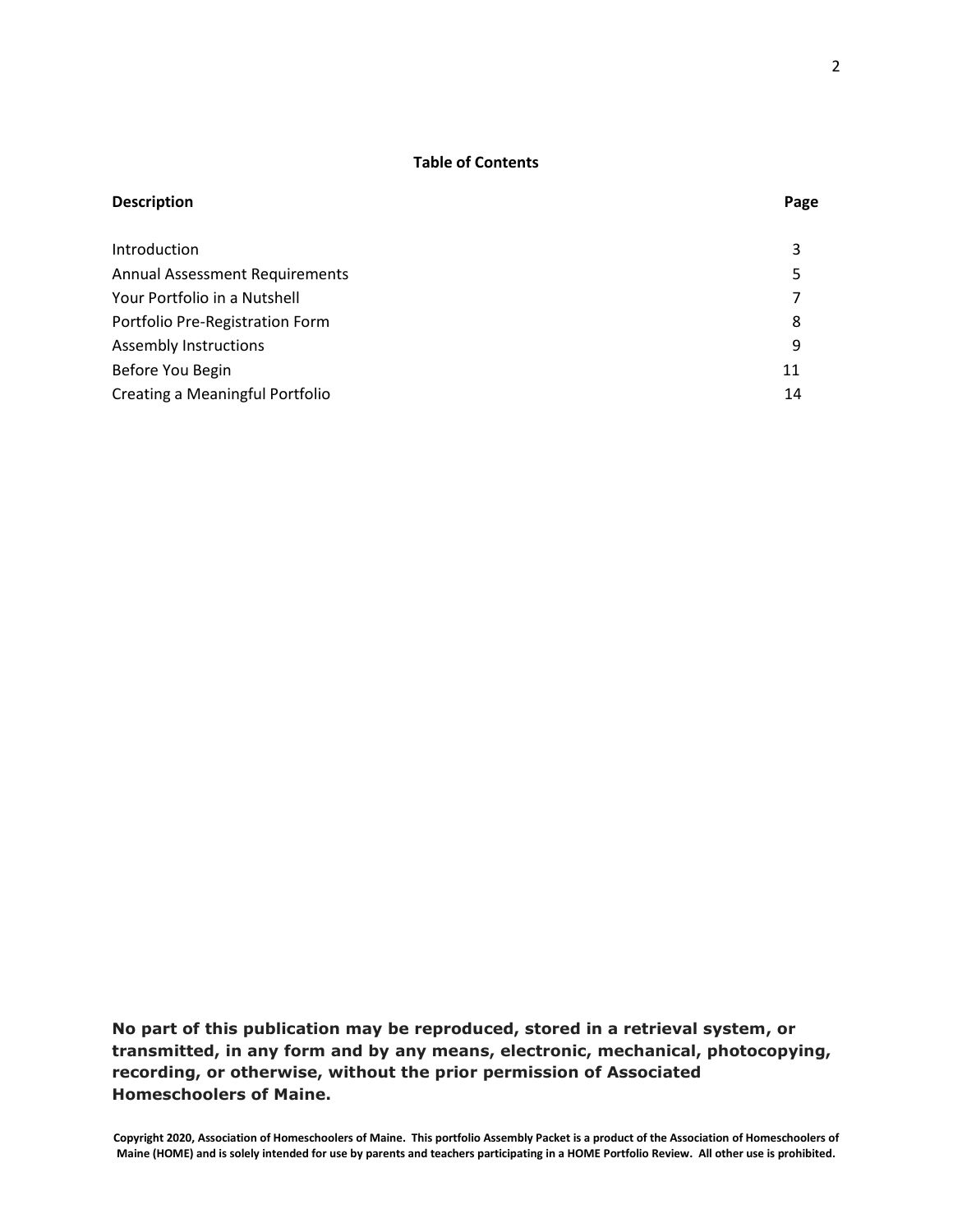#### **Introduction**

Maine homeschoolers are required to submit annual assessment results to the Maine Department of Education and their local superintendents. However, because the DOE and local superintendents share the information, HOME and HSLDA recommend sending the assessment results to your local superintendent along with a subsequent letter that states you are submitting it with the understanding that it will be shared with the Maine Department of Education.

# For more background on this procedure, please visit our website: [https://www.homeschoolersofmaine.org/the-law/letters-of-intent/using-doe](https://www.homeschoolersofmaine.org/the-law/letters-of-intent/using-doe-forms/)[forms/.](https://www.homeschoolersofmaine.org/the-law/letters-of-intent/using-doe-forms/)

Many homeschoolers (especially new homeschoolers) become concerned about the annual assessment required by the state. HOME has provided a convenient annual assessment option that is completely homeschool friendly and fulfills the state requirements. In addition, families who choose to participate will be financially supporting Homeschoolers of Maine.

HOME recommends a portfolio evaluation as a means of annual assessment for homeschooled children. Evaluations through HOME are a simple and easy solution for homeschooling families. HOME offers a review committee including a Maine certified teacher to conduct portfolio evaluations. **All teachers conducting HOME portfolio reviews are vetted, accepted and trained by HOME for this purpose.** (Maine certified teachers who are interested in serving in HOME's ministry for the purpose of conducting portfolio reviews may contact the HOME Office for more information.) The committee does not critique or make judgments concerning choices or methods of homeschooling.

The purpose of evaluations is to verify that work was accomplished, progress was made, and records were kept according to the state's requirements. Portfolio evaluations also provide an opportunity for experienced homeschoolers to help other homeschooling families who might be struggling in some way.

Upon completion of the evaluation, families will receive a letter written and signed by a Maine certified teacher. Keep in mind that the teacher's social security number is on file with the Department of Education. Though it is required, it will not be included on the letter. **A copy of this letter should then be sent to your local superintendent via certified mail, return receipt requested.** A copy of the letter should be made and kept for your files, as well.

#### **To participate, please follow these steps:**

1) Fill out the enclosed Registration Form. Enclose a check with your form, made payable to HOME in the appropriate amount listed below. **Upon registration, you will receive our portfolio packet, which includes copies of all the forms you will need to assemble a portfolio.** Please also note that HOME now offers preassembled portfolios. With this resource, you will simply fill in the required information and insert work samples.

#### **You can order a preassembled portfolio at this link:**

<https://www.homeschoolersofmaine.org/resources/shop-resources-now/pre-assembled-portfolios/>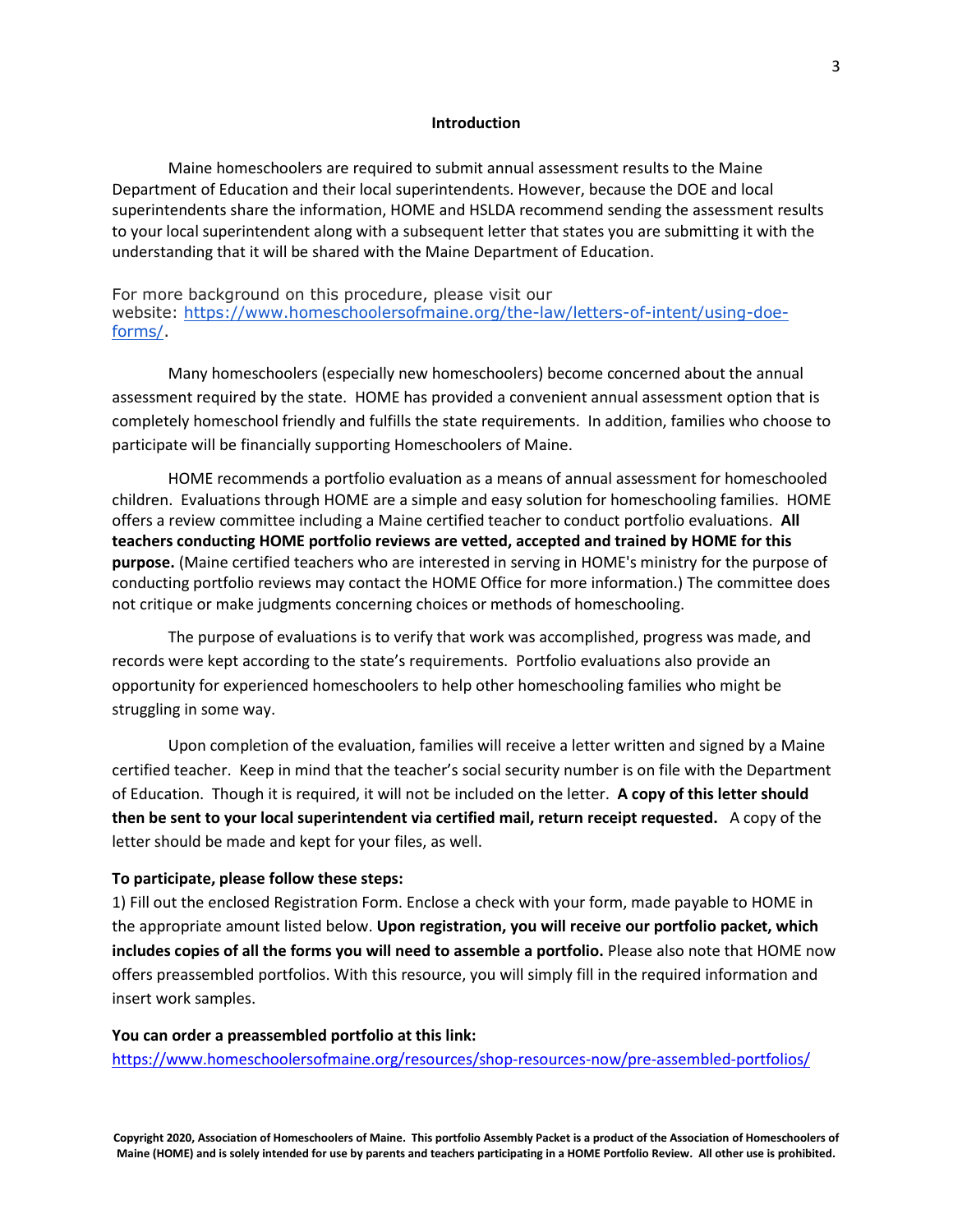Portfolio Costs:

 \$49.00 if registered by **June 1** and mailed by **July 1**. \$59.00 if registered or mailed after August 1.

Late fee for portfolios submitted after July 1 - \$10.00

HOME Lifetime Families receive one free portfolio review and a 20% discount on additional reviews. HOME VIP Families receive one free portfolio review and a 15% discount on additional reviews. HOME Founding Families receive a 10% discount on portfolio reviews. HOME Defender of Families receive a 5% discount on portfolio reviews.

**If you'd rather register electronically,** you can fill out our online registration form at this link: [https://www.homeschoolersofmaine.org/events/home-portfolio-evaluations/online-registration/.](https://www.homeschoolersofmaine.org/events/home-portfolio-evaluations/online-registration/) Once you submit the online form, you will be redirected to PayPal where you can pay with your debit or credit card.

### **Please consider supporting HOME further by rounding up when you submit your payment.**

2) Mail this form to: HOME, 337 Hatchet Mountain Rd., Hope, ME 04847 by **June 1.**

3) Mail or Deliver Portfolio to: HOME, 337 Hatchet Mountain Rd., Hope, ME 04847 by **July 1**. Please enclose a LARGE self-addressed stamped carton or envelope, if portfolio is to be returned by mail. Be certain that the portfolio fits into the carton or envelope with ease. Please enclose a late fee of \$10.00 with portfolios submitted after July 1.

Please mail your portfolio in a Priority Mail box (which allows for tracking), rather than by Certified Return Receipt. The latter option delays delivery if there is no one on site to sign for the package when it arrives. For return shipment, please include a second Priority Mail box that will allow for tracking. Be certain the portfolio fits into the carton with ease.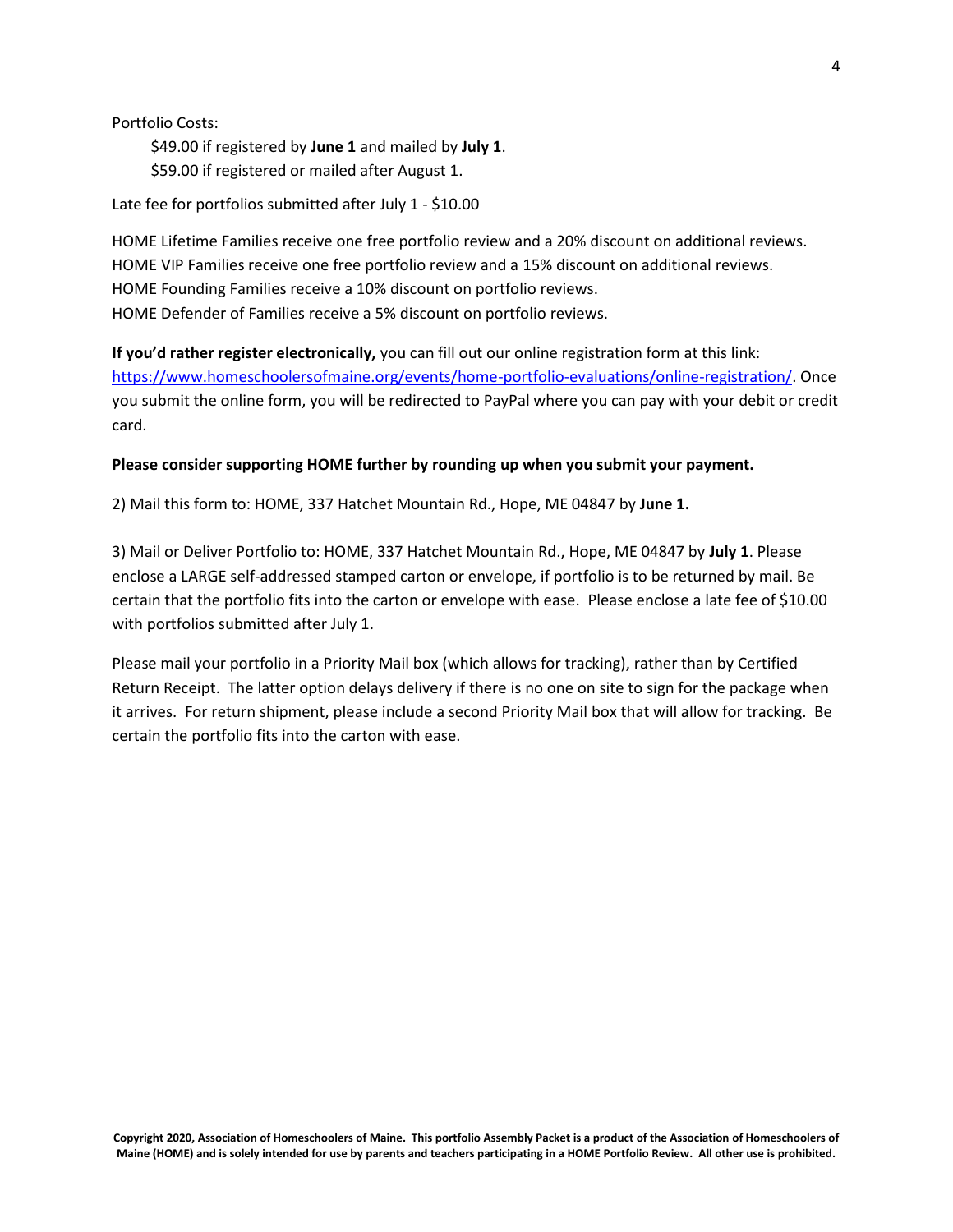# **Annual Assessment Requirements**

# **State of Maine Requirements**:

1. Review and acceptance of progress by:

A) a Maine certified teacher, or

B) a homeschool support group that includes for this purpose a Maine certified teacher or administrator who has reviewed a portfolio of the student's work

2. Evidence of fulfilling the compulsory attendance law (175 days of educational instruction completed).

3. Evidence that the following subjects have been taught: English and language arts, math, science, social studies, physical education, health education, library skills, fine arts, and in at least one grade from grade 6 to 12, Maine Studies. At one grade level from grade 7 to 12, the student will demonstrate proficiency in the use of computers.

# **Additional Homeschoolers of Maine Requirements for Portfolio Reviews**:

Homeschoolers of Maine requires additional material, as this is the best way for teachers to be able to do the review without meeting directly with families.

- 1. Resource/text information by subject
- 2. Reading list by subject, as applicable
- 3. Field Trip list by subject, as applicable
- 4. Sample of journal pages
- 5. Transcript, as applicable

Helpful Information to Include That Is NOT Required:

- 1. Parent comments on the **Subject Cover Page**.
- 2. **Goals and Objectives** form.
- 3. Photos of work that could not be described or included otherwise in the portfolio.
- 4. Questions or concerns the parent may have about the child's progress.
- 5. **Additional Educational Resources** form.
- 6. **Topics of Discussion Page**
- 7. List of **Online Courses or Courses Outside the Home**.
- 8. **IEPs**, **IFSPs**, **Physician Evaluations**, **Public School Report Cards**, and/or **Test Results** for your Special Needs or Gifted Child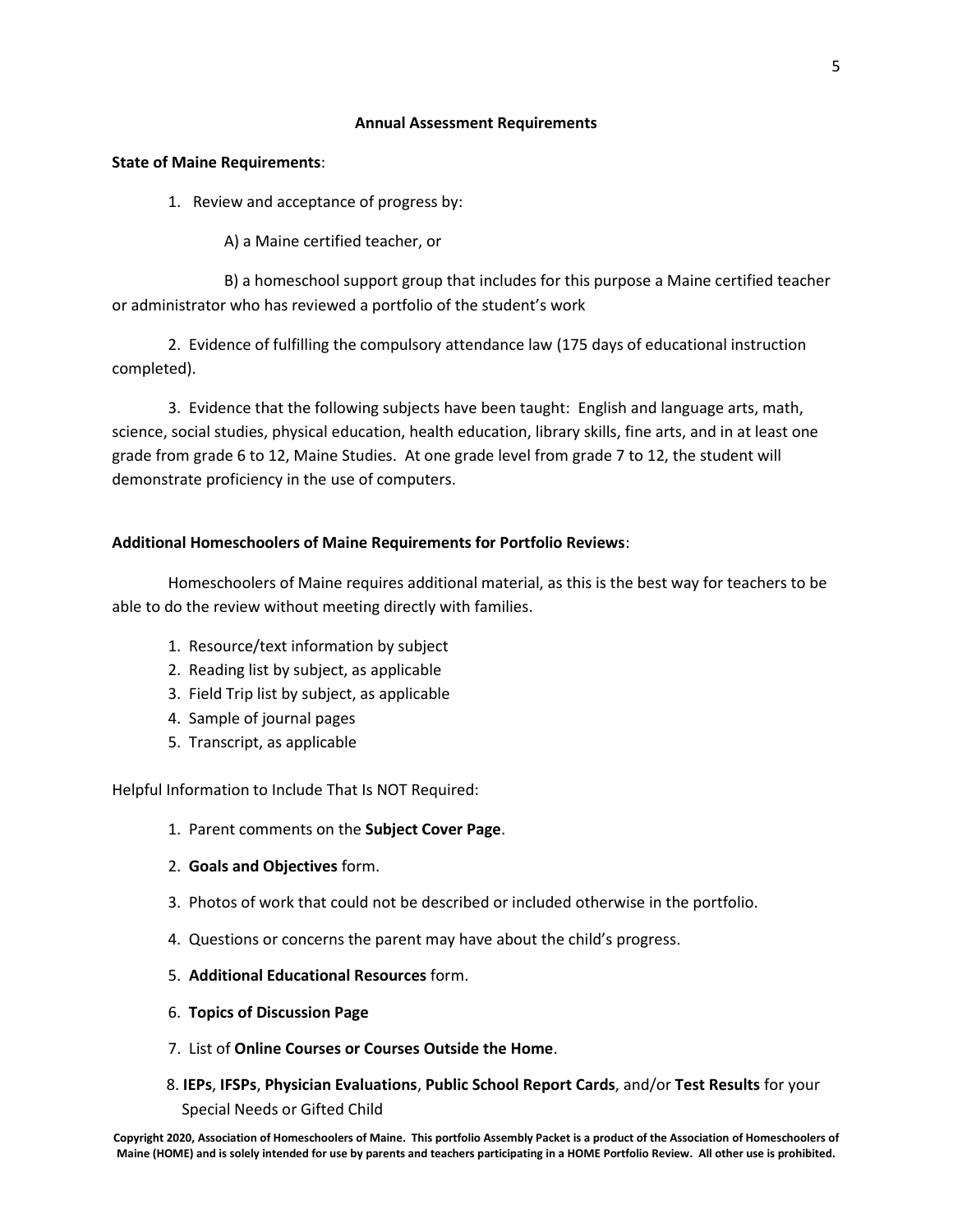#### **Test Results for Assessment Purposes**:

Standardized testing is a legal and acceptable method for annual assessment and is acceptable to HOME as an alternative to a portfolio review. Some homeschool families prefer standardized testing as a means for annual assessment, but most are not comfortable having those results kept on file with state and local public-school officials. It is not necessary for standardized test results to be filed with public school officials. Families may submit standardized test results to HOME for assessment purposes in lieu of submitting a portfolio of work. When families choose this method for review of progress through HOME, all the REQUIRED forms in the form section must be filled out and submitted to HOME along with test results. Follow all other portfolio assembly instructions, as well.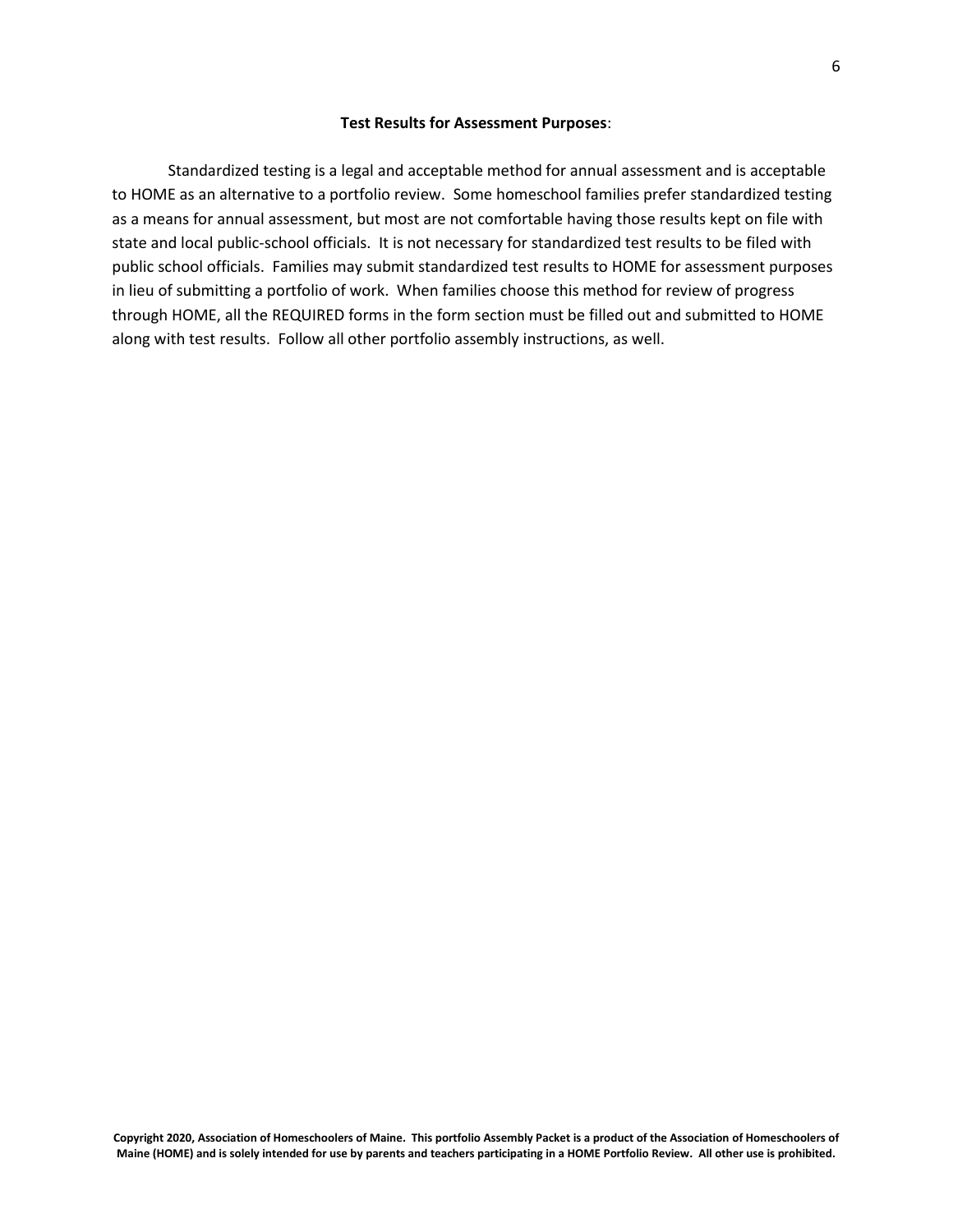# **Your Portfolio in a Nutshell**

When preparing your portfolio for annual assessment, focus mainly on including evidence of the following few things:

- All the required subject areas set forth in your letter of intent
- 175 days of instruction (attendance chart)

- Demonstration of student progress with 2 work samples per quarter, per subject. Consider using weakest samples from the beginning of the year, improving samples from the middle of the year, and the best samples from the end of the year so that student progress is obvious. Additionally, if you use a standard curriculum with tests, consider giving the unit test before you begin the unit, and then again at the end for comparison.

For more information and specific details for setting up your curriculum, please read through the Portfolio Packet in its entirety.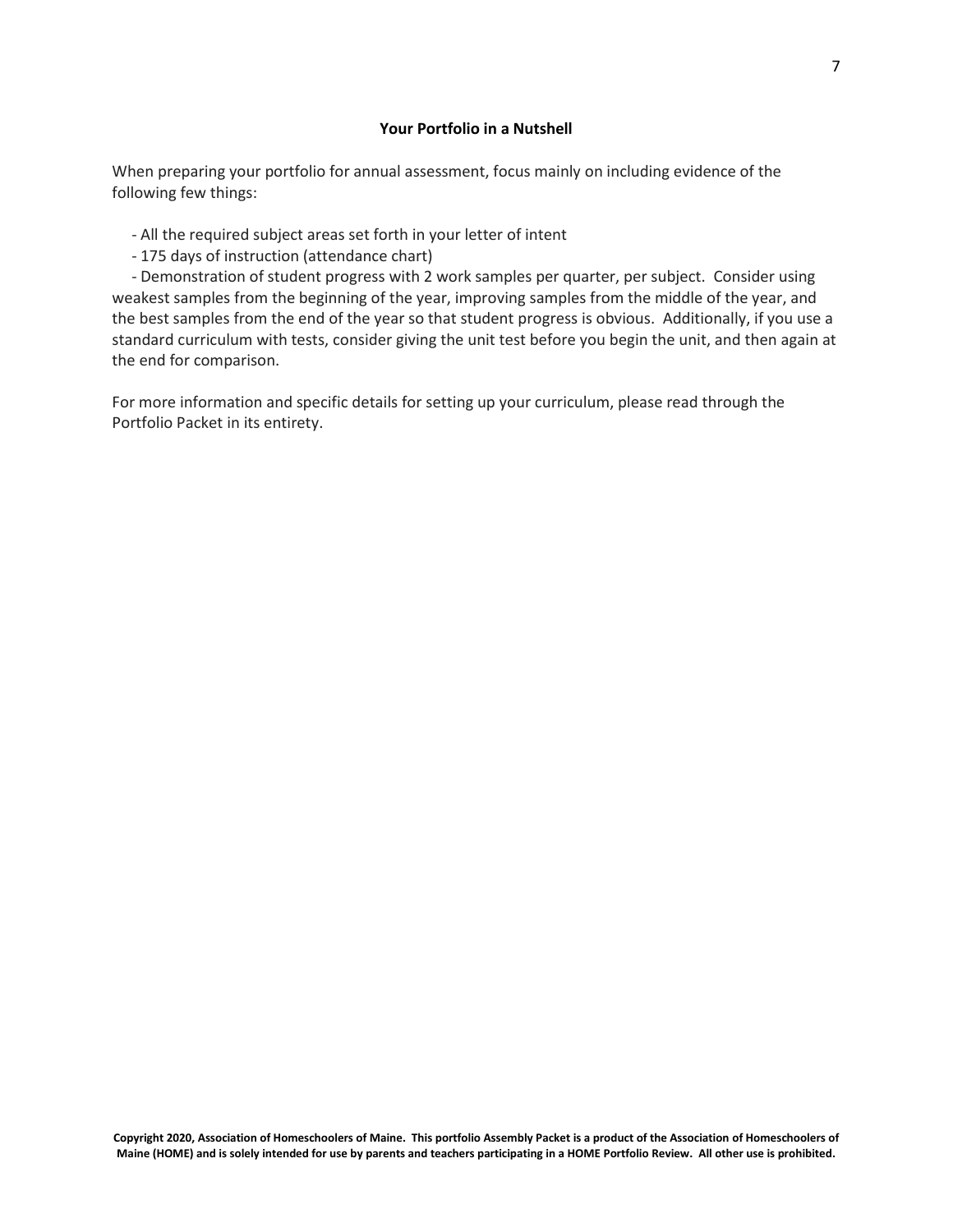

### **Portfolio Pre - Registration Form**

Please return this form with your payment to HOME, 337 Hatchet Mountain Rd., Hope, ME 04847 by **June 1.** This will make it possible to have your letter available immediately following your portfolio review.

List all information and names as they were listed on your notice of intent or subsequent letter of intent. **PLEASE PRINT CLEARLY.**

| Parents: | Father's Name: |  |  |
|----------|----------------|--|--|
|          | Mother's Name: |  |  |

Children (the names and grades of those whose work is to be reviewed):

|    | 2. |                               |
|----|----|-------------------------------|
| 3. |    |                               |
|    |    |                               |
|    |    |                               |
|    |    | $6.$ $\overline{\phantom{a}}$ |
|    |    |                               |
|    |    |                               |
|    |    |                               |
|    |    |                               |

#### **Please check all applicable items on the list:**

Please return \_\_\_\_\_ (number of portfolios to be returned) portfolios to address above. A large, self-addressed, stamped mail package will be included with my portfolio. (Portfolios and review letters will not be returned without a return mail package.)

\_\_\_\_\_ I will be dropping off my child(ren)'s portfolio at the **HOME Office** and picking it up when completed. (You will be notified when the evaluation has been completed. Any portfolio not picked up within 60 days of the completion of the review, will be discarded.)

#### **Options for Payment**

\_\_\_\_\_ My payment of \$49 **per portfolio** is enclosed.

- \_\_\_\_\_ I am registering after Aug. 1, my payment of \$59 **per portfolio** is enclosed.
- \_\_\_\_\_I am a VIP Family supporter and entitled to one free portfolio review
- I am a VIP Family supporter and reducing my payment by \$9.80 per additional portfolio

I am a Theorgian am a Lefender of Family, or Founding Family supporter) and reducing my payment by

\_\_\_\_\_\_\_\_(\$2.45 or \$7.35) **per portfolio**

#### **For information on discounts for HOME supporters**, please visit the HOME website at:

www.homeschoolersofmaine.org/join/become-part-of-the-mission/

# **Mail to: Homeschoolers of Maine 337 Hatchet Mountain Rd. Hope, ME 04847**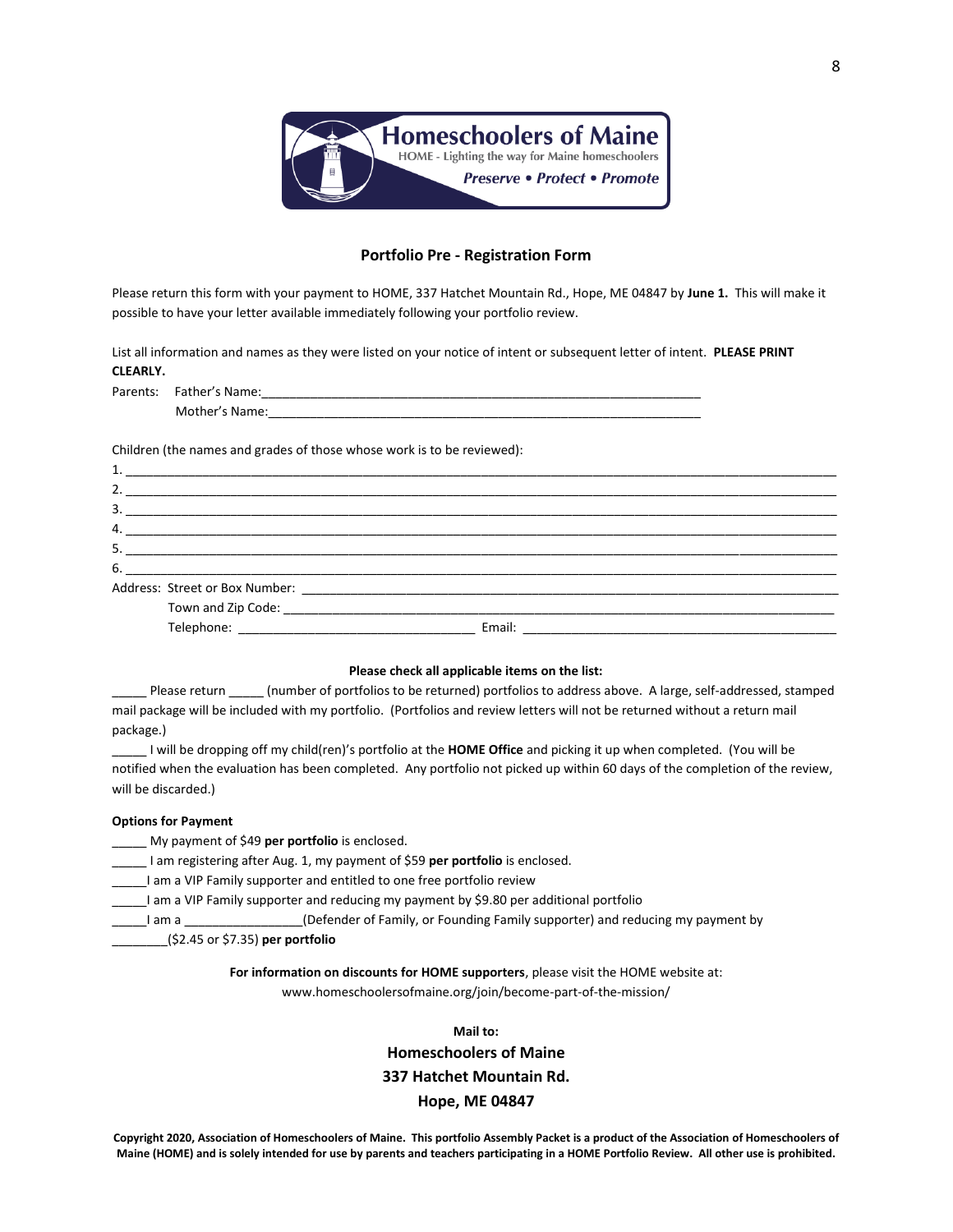- 1. Purchase a large (3 inch) three-ring binder with pockets, subject dividers and plastic sleeves (you will need 50 - 75 plastic sleeves, if you include two work samples per sleeve) for each child.
- 2. Please print or type when filling out all portfolio forms.
- 3. Please use plastic, hole-punched sleeves for all work samples. No loose items (books, journals, tapes, etc.) should be included.
- 4. Please use dividers to separate each subject.
- 5. Use the **Subject Cover Page** in the portfolio packet for the beginning of each section. This form includes room to list resources used and for parents to write their evaluation of the child's progress. If the course was taken elsewhere (public school, adult ed., college class, etc.), please include all pertinent information on that course. Please also note if the student has any special needs or learning disabilities in the particular subject area.
- 6. Please include two samples of work (copies or actual work samples, not website links to samples) in each subject for each quarter. These may be copies of work done. \*
- 7. Place portfolio of work for each child in a binder. Portfolios not placed in large, three-ring binders will not be accepted. The **Student Information Sheet** should be placed under the clear cover or as the first page in the binder.
- 8. Make sure that **Attendance Charts** for each child are completed and included in their Portfolio, and placed immediately after their **Student Information Sheet.**
- 9. Please include a separate **Reading List** and **Field Trip Log** for each subject, as applicable.
- 10. Include four samples of your lesson planner or journal in the portfolio OR use the **Goals and Objectives** page to plan your direction and/or chart your progress.
- 11. If the binder does not have the clear plastic cover where the student information sheet can be inserted, please write the child's name and telephone number on the cover of the portfolio.
- 12. During the high school years, please include an up-to-date **Transcript** for review.
- 13. Complete the Portfolio Checklist on page 12 to ensure that all pieces have been included, and all steps completed before mailing Portfolio.
- 14. If you have a child who is gifted, please be sure to include a statement about the areas in which He/she is advanced and how many grade levels he/she has advanced in these areas.
- 15. Be sure to read the **Before You Begin** section.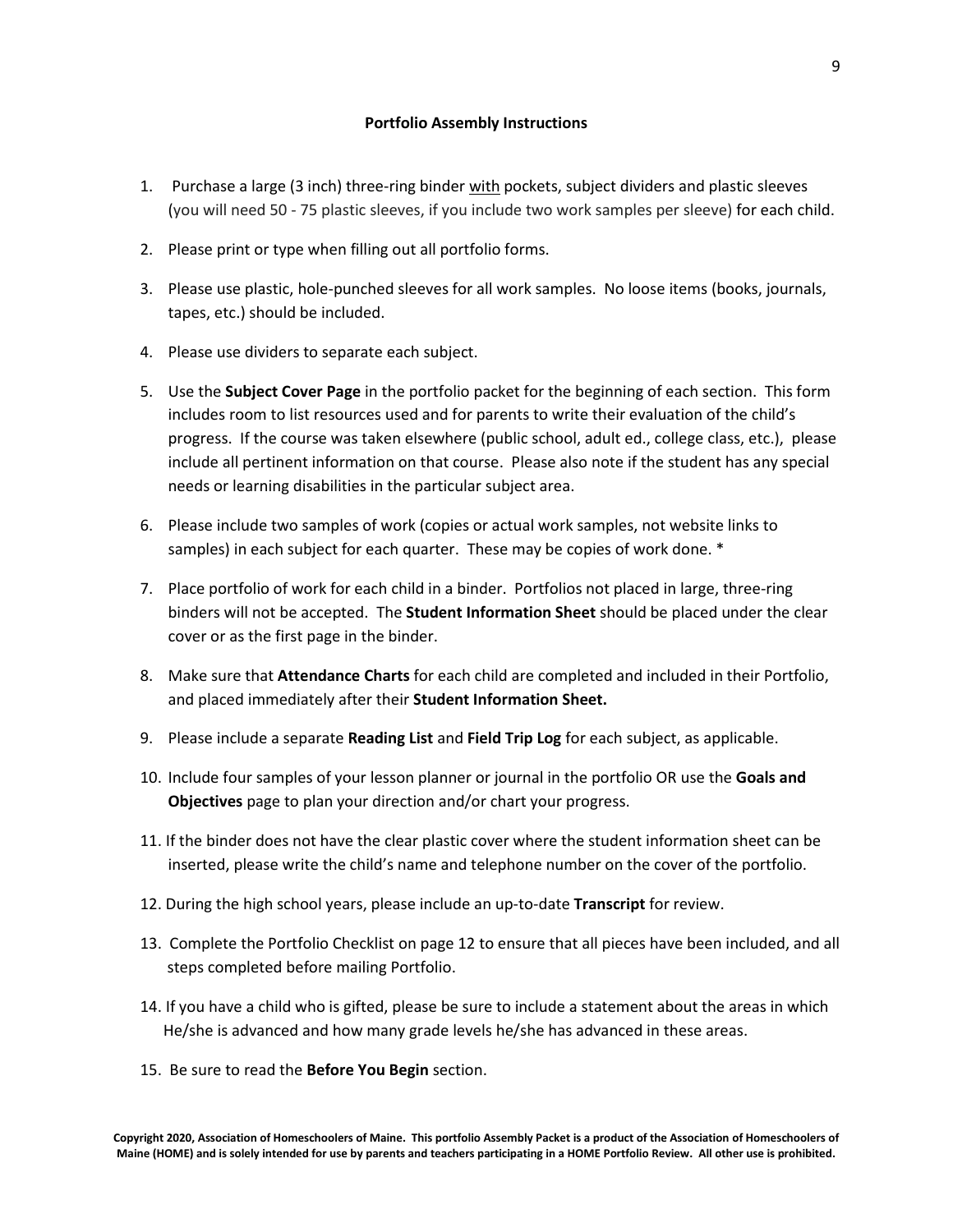**For your convenience, there are blank copies of all bold printed forms in our portfolio packet, which you will receive upon registration of a portfolio review. Make as many copies as needed for each child's individual portfolio. Forms required by HOME are marked REQUIRED in red at the top of the page. (Using similar forms from another record keeping system is permissible.)**

\*If the material submitted does not show progress, more material will be requested or a conference with the certified teacher will be requested.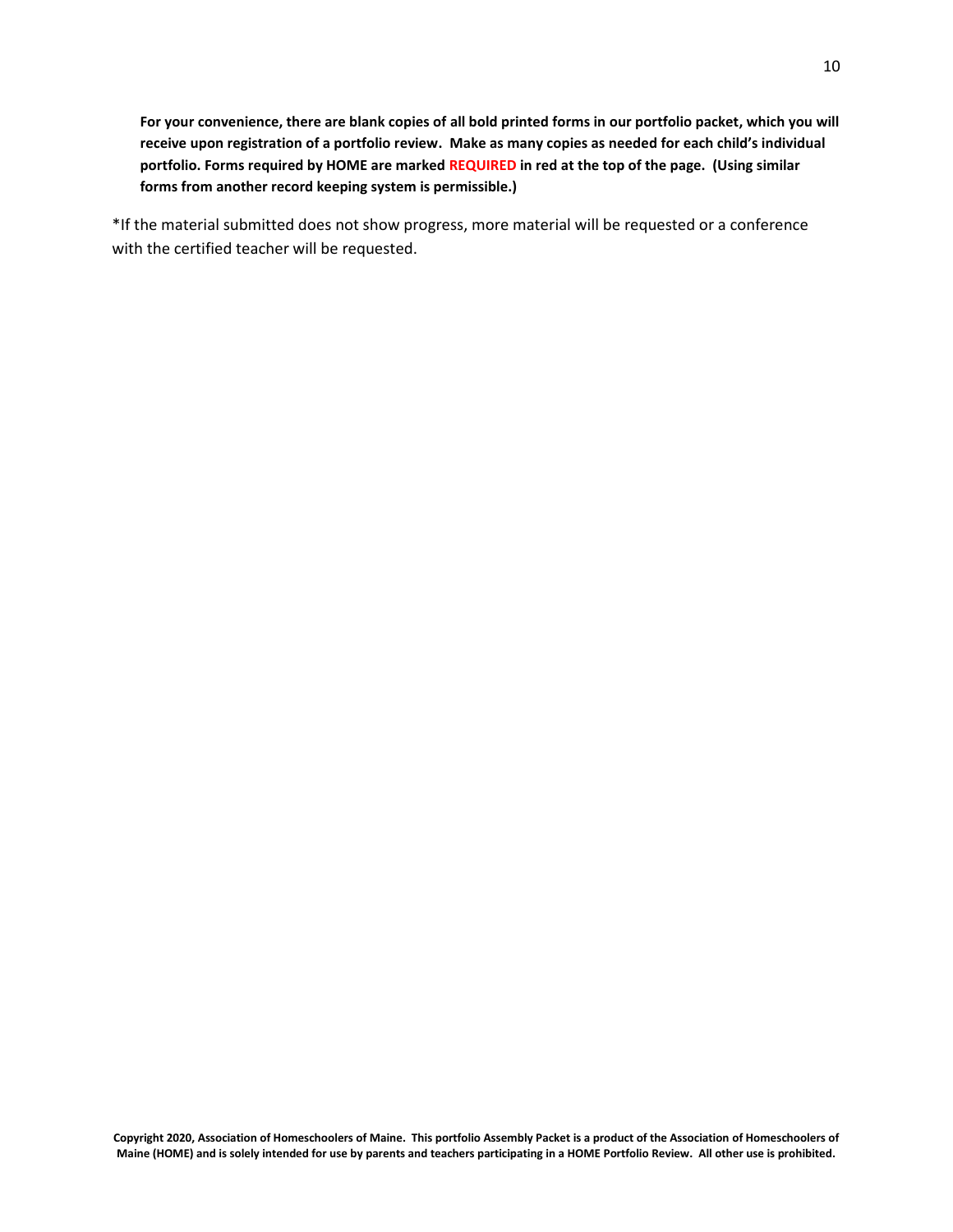# **Before You Begin**

- Be prepared! Purchase any supplies needed for the portfolio during the summer months (binders, plastic pages, paper, divider tabs, pens, markers, storage folders, etc.).
- Purchase an additional binder for record keeping. Copy pages to use for planning or journaling throughout the year from HOME's e-book. Using your additional binder, create a planner notebook for daily use; or purchase a ready-made planner that suits your needs.
- Make copies of the required and desired pages and forms that you have decided to use from HOME's e-book to record information. Keep them in your planner notebook for easy access, and update as often as necessary.
- Prepare your portfolio for use prior to the start of the new school year, so that you can add to it at regular intervals throughout the year. At the end of the year, your portfolio will be complete and ready to submit!
- List your overall goals and objectives at the beginning of each semester as way to prepare for the work ahead and gage progress. Be prepared to adjust goals and objectives! Keep these pages in your planner notebook.
- If you are making educational accommodations for a student with special or gifted needs, be sure to mention this in the Comment section on the Subject Cover Page. This will help the teacher to provide a more appropriate evaluation of work and progress.
- Use an organizing file such as an expanding file folder as a "working portfolio." Store work samples until ready to make final choices. Do not feel the need to save everything! Save only the best samples.
- Purchase an album for photo storage or store photos digitally. Always keep a camera handy to record special moments of success, projects, field trips, etc. Review photos monthly or quarterly and make final selections to include on HOME e-book photo pages. Add captions to your photo pages to describe the project, event, or activity.
- Begin to build and continue to maintain the final portfolio as the year progresses. Review work stored in the working portfolio monthly or quarterly. Choose samples of work that best reflect student mastery and add them to the portfolio.
- Near the end of the school year, begin to add all completed required pages and other desired forms to the final portfolio.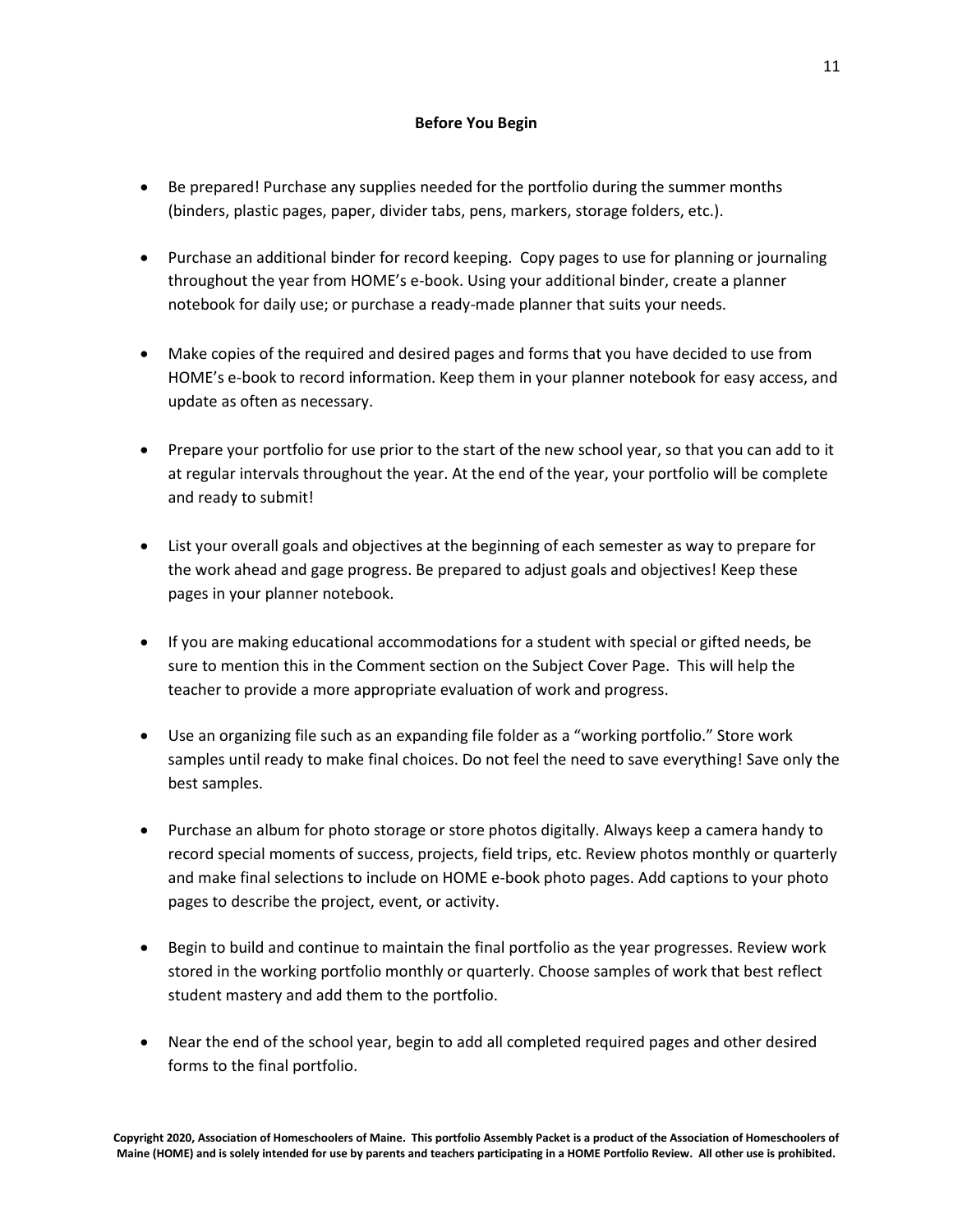- Review and discuss the portfolio with the student and make any desired adjustments.
- Be sure to encourage the student to show the final product to friends and relatives. Students enjoy sharing their yearly accomplishments with others!
- Store your child's completed portfolio in a safe place after it is returned from HOME. You may need it in case of a move to another state, for obtaining course credit if your child re-enters public or private school at any point in his or her school career, and to keep handy documentation of college courses taken or special certificates received. In addition, as your child grows up, he or she will enjoy looking back on previous years of homeschooling by reviewing the portfolio. Some homeschooled students even save their portfolios into adulthood and enjoy sharing them with their own homeschooled children.
- Social Studies can cover a variety of subjects from Community Helpers in the primary grades to Government and Economics in high school. Courses your students may be interested in might include: history, geography, government, civics, economics, religion, philosophy, psychology, sociology, anthropology, criminology, ethics, or law.
- Documenting Physical Education is not as difficult as it might seem. Keep a chart that can be checked off when children participate in sports activities, classes such as swim or dance, or go for walks, hikes, or bike rides. Include pictures of the children in various activities as well. There are no hard and fast requirements on how much or when to do P.E.
- Fine Arts is easier to cover and document than you may think. Whether it's playing an instrument, taking a class, visiting an art museum, or going to a concert, there are many fine arts activities that naturally occur throughout your homeschooling journey. Document them with ticket stubs, photographs, programs from performances, etc. Some areas of interest for your student may include: concerts, art museums, music lessons, dance lessons, studying well known artists/musicians, film, sketching, painting, photography or theater.
- Library Skills involves children learning not only how to check out books from the local library but skills like alphabetizing, how books are categorized, where books are located, and different media sources available through the library. Instruction may be given by the local librarian or through various printed texts on the subject. Homeschoolers of Maine offers its own unique Library Skills Unit Study to guide parents in covering this requirement. Contact HOME for a copy.
- When utilizing computer based and online programs, be prepared to periodically print items for documentation in your portfolio. Print and save items such as the program syllabus, assignment pages and samples from online discussions. In addition, print and include any instructor or program evaluations or progress reports to show the student's progress.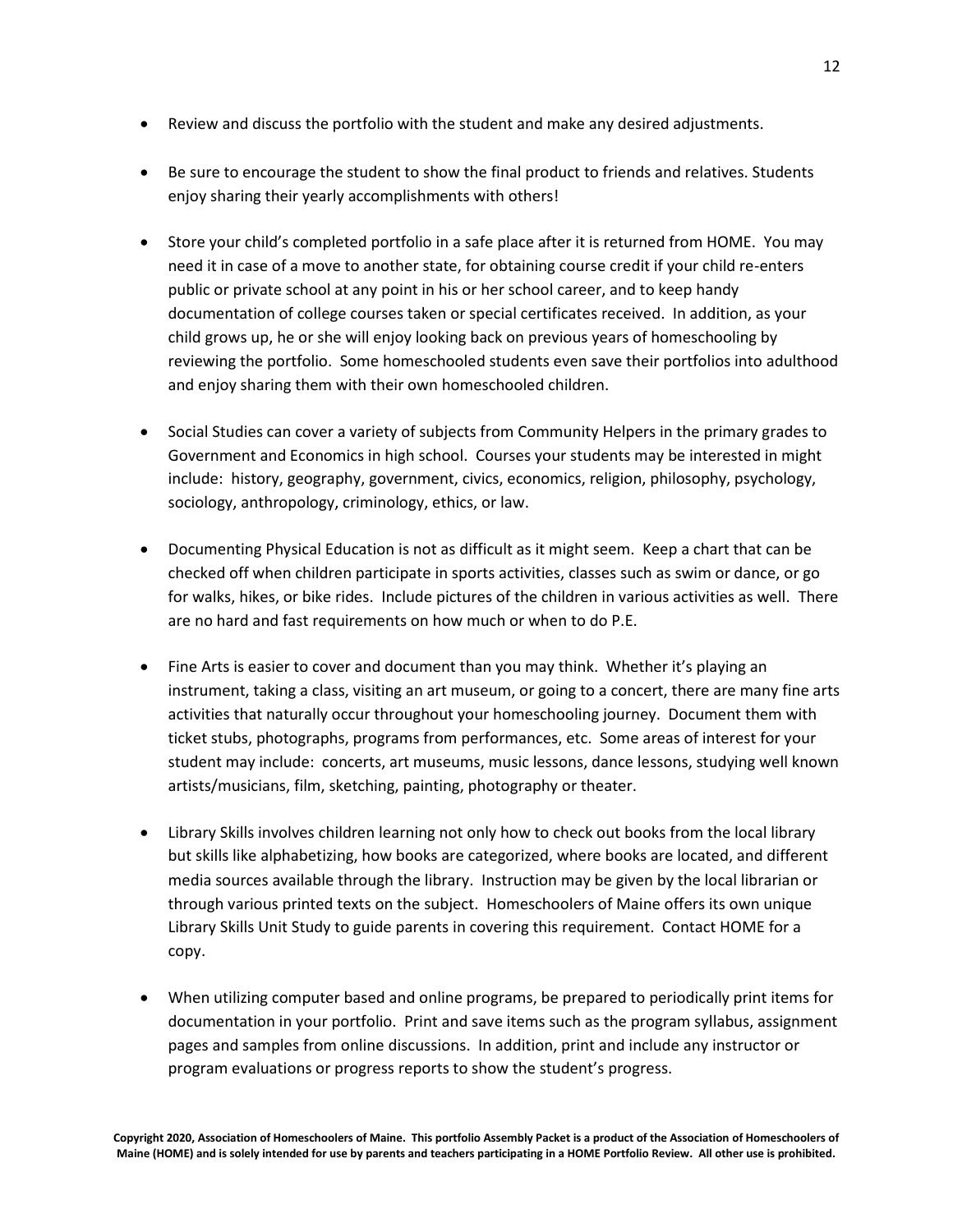• A transcript is a one-page academic record of the student's high school coursework. This important document may be requested by future employers, military enlistment officers, colleges and technical schools during the student's application and admissions process.

Parents are responsible for creating and maintaining transcripts. It is much easier to maintain a transcript year by year, than to attempt it all at the very end. The completed one-page transcript should reflect a compilation of the student's coursework for each year during high school.

Because homeschool transcripts are the responsibility of the family, they are more vulnerable to loss and destruction. Preservation measures are very important. For safekeeping, store our transcript both as a computer file and as a paper copy in a secure place with other important family documents. In addition, file a copy in a cloud storage system, such as Dropbox.

For more information on transcripts, visit: <http://www.hslda.org/highschool/academics.asp#transcripts>

https://store.hslda.org/high-school-transcript-service-p262.aspx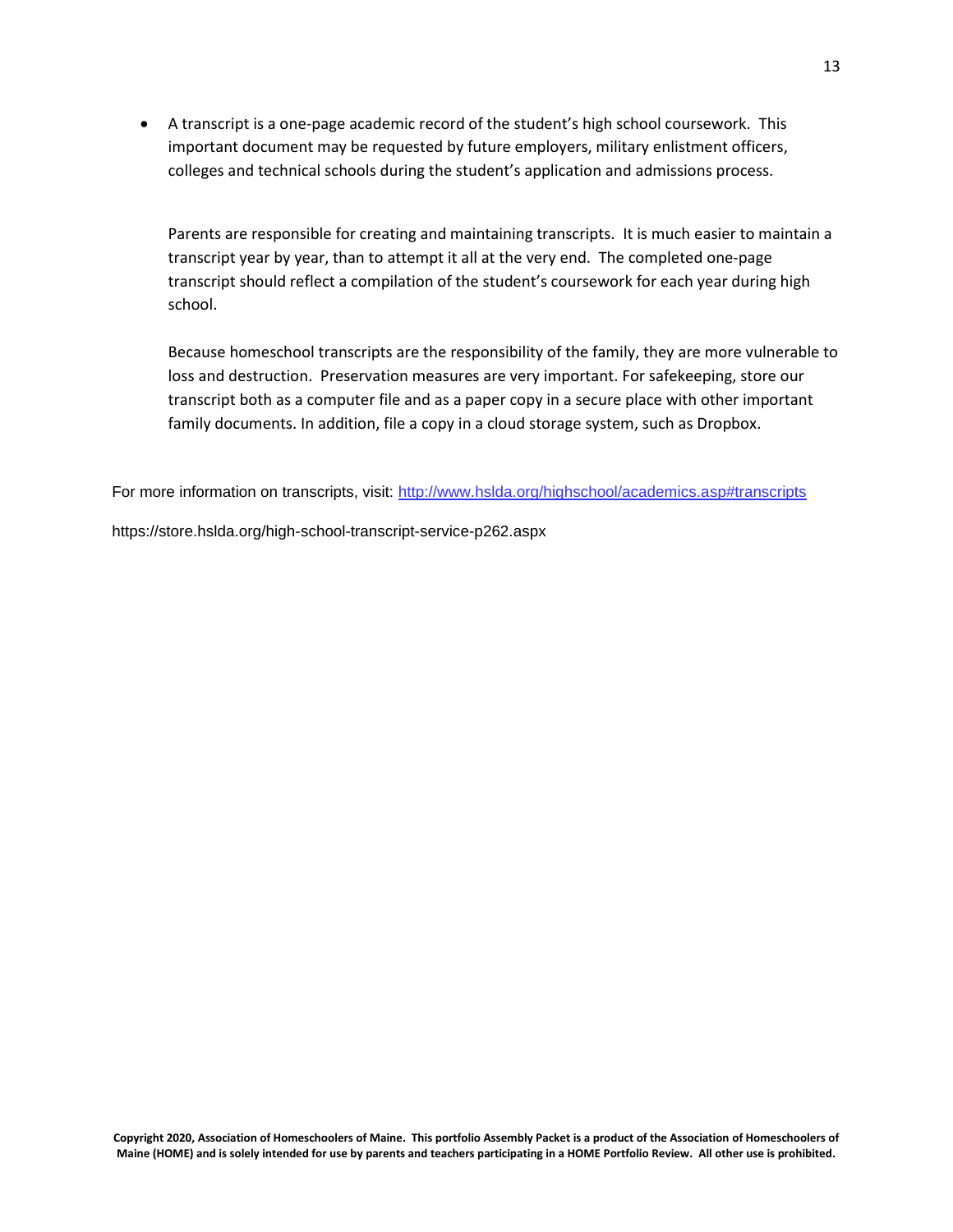# **Creating a Meaningful Portfolio** By Ellen Standift

In many states, creating a portfolio of your child's work is a legal requirement for homeschoolers. Doing so gives the state authorities the reassurance that your child is making sufficient academic progress, as well as provides a written record for your homeschool's program. But creating a portfolio with meaning and memories can add so much more to your family's homeschool journey. By creating one that is personalized and tailored to your child and your program, you will be creating a book that will be cherished for years to come. Additionally, a well organized, personalized portfolio will give its evaluators a better understanding of your child and your family. This way, your evaluation will be far more significant than one for a more generic or haphazard collection of your child's work.

Compiling your children's portfolios does not have to be difficult, but it can be time consuming. Here are some ways to stay on top of things, as well as ways to put your personal mark on these "end of year" collections:

- · **Begin organized and stay organized.** Keep a file for every subject area for every child. You will find that just having a folder into which your children can place their work saves you hours of running around at the end of the year. Date all completed worksheets and place them in the appropriate file immediately. For books (like math consumables) you can date the appropriate worksheets and leave it in the book, tearing out examples when you put your portfolio together.
- · **Document everything you can.** It's a great deal easier to document field trips, books read, and schedules as you are accomplishing them, then to try to reconstruct the year after it's complete. You can do this on the computer or simply keep a notebook into which you write all relevant events as they happen.
- · **Write a weekly log.** Writing daily lesson plans in advance can be helpful, but for most of us, schedules can change as the week goes by. Doctor's appointments, unforeseen events, needing extra time to complete an assignment or simply moving ahead more quickly can all lead to those lessons changing on a daily basis. If you keep a weekly log for what did take place in your homeschool, you will be able to provide an accurate, written account of what was covered and any special classes your children were able to take.
- Take a lot of pictures! Not only do photos provide a visual aid in helping to envision your homeschool program, they also afford you the chance to record events as they happen. Pictures don't have to record only the "big" events. Doing a science experiment, curling up reading a book, playing a math game or reading a map are all day-to-day events that you will want to remember in pictures. There are many ways to document these pictures, the most popular of which is the hobby of scrapbooking. Scrapbooking materials and supplies are available from private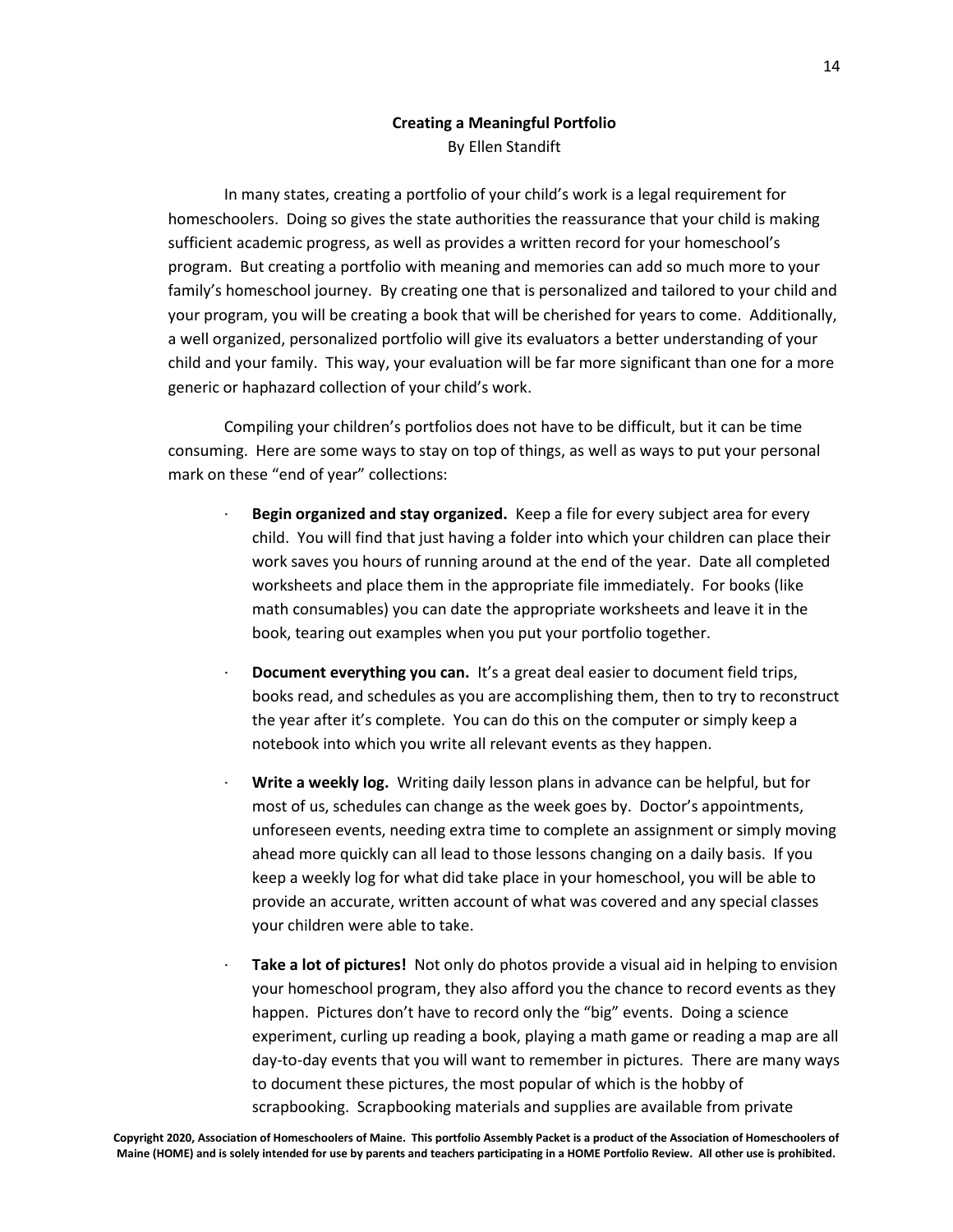consultants and in hobby stores. You can decorate pages with journaling, explain what's happening in each photo and enhance them with your own creative flair.

- Take photos of items too large to fit into the scrapbook. For example, if your child has created a number of wonderful art projects or science experiments, make sure you not only photograph your child working on them, but take ones of the finished project, as well. So many of these special "treasures" are fragile and photographing them will preserve them forever. For prolific artists, you can also assemble an art "show" monthly and photograph the group of projects together.
- · **When in doubt, keep it!** It's a good idea to keep all sketches, diagrams, spelling tests, maps, current event projects, reports, handwriting samples, book reports, creative writing examples, math worksheets,& tests, foreign language samples, ticket stubs to special events (such as museum trips, theater events, etc.) and map & timeline projects. You can always weed out later! But by saving them in an organized, methodical way, you will be able to pick and choose which samples you can best include.
- · **Give yourself plenty of time to sort and compile your portfolio.** Don't wait until the last minute! I like to give myself some time every day for a few weeks to really create the picture of each of my children I wish to convey. Rushing will only stress you out and make you want to hurry through the process. Take the time to create organized groups for every required category and then pick the 'best' reflections for every quarter for every subject.Using a three-ring binder, I use standard section separators and create different sections for required forms given by the evaluators, book logs, field trip logs, weekly logs, calendar (attendance chart), writing samples (creative writing, as well as reports), handwriting sample (worksheets & tests), spelling (worksheets & tests), science logs, foreign language samples and photos.
- · **Neatness does count!** To provide the clearest record, I take my scrapbook pages and take them to the local copy center and have them color copied. I also find that this presents a tidier, less bulky 'feel' to the pages in our portfolios. Additionally, this keeps our cherished family photos in the family album. Copy centers will reduce and/or resize your scrapbook pages if they don't fit into a standard 8"x11". I also have color copies made of my children's writing samples so I don't have to tear out samples from their "final copy" books and journals. Copy centers will do this for you for a norminal fee but some copy centers will allow you to make the copies yourself. Standard Xerox does work but doesn't look as crisp or presentable. Scanning on a high quality scanner on your own home computer might be another viable option, but may not offer you the same resize opportunities as a copy center's professional touch.
	- · **Don't forget the basics.** Make sure your child's name, address, phone number, age, grade, and other relative information is right on the front of your portfolio. It makes